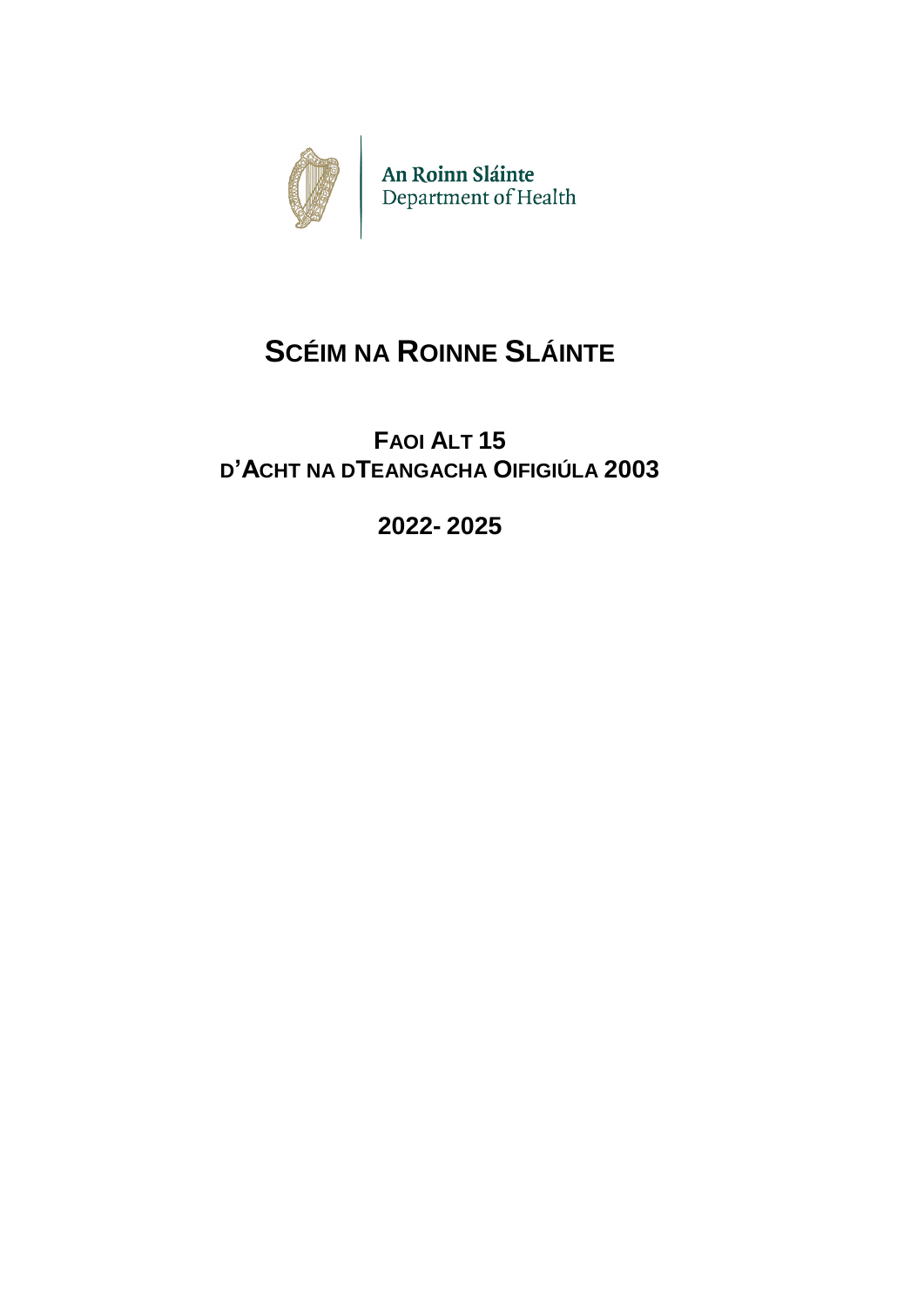## **CLÁR AN ÁBHAIR**

| <b>Caibidil 1</b>                                                   | Réamhrá                                                                                                                                                                                                                                                                                                                 | 1                                         |
|---------------------------------------------------------------------|-------------------------------------------------------------------------------------------------------------------------------------------------------------------------------------------------------------------------------------------------------------------------------------------------------------------------|-------------------------------------------|
| 1.1<br>1.2<br>1.3<br>1.4                                            | Cúlra<br>Ullmhú na Scéime Teanga agus Comhairliúchán<br>Ábhar na Scéime<br>Dáta Tosaithe na Scéime                                                                                                                                                                                                                      | $\overline{2}$                            |
| <b>Caibidil 2</b>                                                   | Forléargas ar an Roinn Sláinte                                                                                                                                                                                                                                                                                          | $\overline{2}$                            |
| 2.1<br>2.2 <sub>2</sub><br>2.3                                      | Ról agus Príomhfheidhmeanna na Roinne<br>Ráiteas Straitéise 2022 - 2025<br>Clár an Rialtais agus Straitéis 20 Bliain don Ghaeilge<br>2010-2030                                                                                                                                                                          | 3 <sup>1</sup><br>$\overline{\mathbf{4}}$ |
| <b>Caibidil 3</b>                                                   | Feabhsú na seirbhísí a chuirfear ar fáil go dátheangach                                                                                                                                                                                                                                                                 | $\overline{\mathbf{4}}$                   |
| 3.1<br>3.2<br>3.3<br>3.4<br>3.5<br>3.6<br>3.7<br>3.8<br>3.9<br>3.10 | Oráidí agus Preaseisiúintí<br>Cuntas meán sóisialta<br>Suíomh gréasáin<br>Comhfhreagras<br>Ríomhphost<br>Stáiseanóireacht<br>Bileoga Faisnéise/Foirmeacha Iarratais agus Doiciméid eile 6<br>Fáiltiú/Aonad na Seirbhísí Corparáideacha<br>Cumarsáid ar an Teileafón<br>Feasacht ar an nGaeilge agus Oiliúint & Forbairt | 5                                         |
| <b>Caibidil 4</b>                                                   | Monatóireacht agus Athbhreithniú                                                                                                                                                                                                                                                                                        | $\overline{7}$                            |
| <b>Caibidil 5</b>                                                   | Inniúlacht sa Ghaeilge                                                                                                                                                                                                                                                                                                  | $\overline{7}$                            |
|                                                                     | Caibidil 6 Poibliú na Scéime Comhaontaithe                                                                                                                                                                                                                                                                              | 8                                         |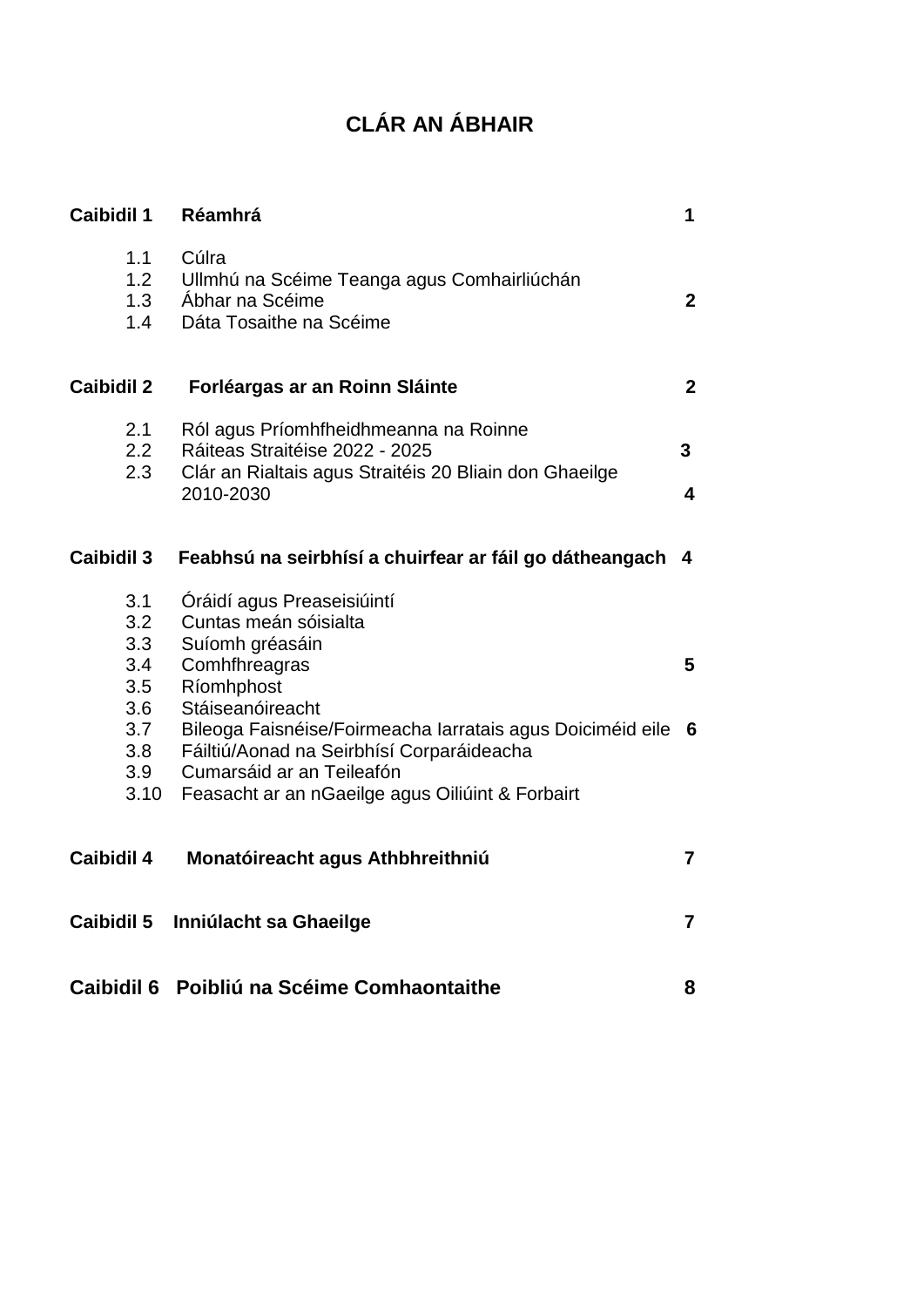## **Caibidil 1 - Réamhrá**

#### **1.1 Cúlra**

Le hAcht na dTeangacha Oifigiúla 2003, tugtar creat reachtúil do sheirbhísí a sholáthar trí mheán na Gaeilge.

Foráiltear le hAlt 11 den Acht go n-ullmhóidh comhlachtaí poiblí scéim reachtúil ina sonrófar na seirbhísí a chuirfidh siad ar fáil

- trí mheán na Gaeilge amháin
- trí mheán an Bhéarla amháin, agus
- trí mheán na Gaeilge agus an Bhéarla araon

agus na bearta a ghlacfar lena chinntiú go ndéanfar aon seirbhís nach bhfuil á cur ar fáil i nGaeilge ag an gcomhlacht faoi láthair a chur ar fáil i nGaeilge amach anseo laistigh de thréimhse atá le comhaontú.

#### **1.2 Ullmhú na Scéime Teanga agus Comhairliúchán**

Ullmhaíodh an scéim seo de réir na d*Treoirlínte faoi Alt 12 d'Acht na dTeangacha Oifigiúla 2003*. Is é is aidhm leis an scéim seo leanúint ar aghaidh ag tógáil ar an dul chun cinn atá déanta go dtí seo maidir le seirbhísí ardchaighdeáin a sholáthar dár gcustaiméirí a labhraíonn Gaeilge, dul chun cinn a rinneadh faoin gcéad scéim teanga de chuid na roinne Sláinte a tugadh isteach in 2009 agus a cuireadh chun cinn tuilleadh sa scéim teanga ina dhiaidh sin arna comhaontú ag an Roinn Sláinte don tréimhse 2015-2018.

Is é rún na Roinne go gcuirfí le raon na seirbhísí atá ar fáil trí Ghaeilge le linn shaolré na scéime. Lena chinntiú go bhfreastalófar ar an éileamh ar na seirbhísí seo ar bhealach pleanáilte, ciallmhar agus inrochtana, déanfar measúnú leanúnach ar leibhéil an éilimh sin trí iniúchtaí a dhéanamh ar bhonn rialta agus uainithe ar líon na gceisteanna agus na n-iarratas maidir le seirbhísí trí Ghaeilge.

Leis an scéim nua seo freisin, cuirtear leis na prionsabail um Sheirbhís Ardchaighdeáin do Chustaiméirí agus leanfar dá chinntiú go n-éascaítear le daoine a dteastaíonn uathu a gcuid gnó a dhéanamh trí mheán na Gaeilge. Caithfear comhthéacs reatha na seirbhíse poiblí a chur san áireamh, áfach, chomh maith leis an mbealach a chuirfidh na srianta ar acmhainní agus ar earcaíocht sa tseirbhís phoiblí isteach ar an dul chun cinn a d'fhéadfaí a bheith ag súil leis go réalaíoch.

Oibríonn an Roinn i gcomhréir leis an bprionsabal gur cheart go mbeadh soláthar seirbhísí trí Ghaeilge bunaithe:

 ar an éileamh bunúsach ar sheirbhísí sonracha i nGaeilge arna gcur ar fáil ag an Roinn féin, seachas ar sheirbhísí Fheidhmeannacht na Seirbhíse Sláinte ag a bhfuil a Scéim Teanga féin aici do Limistéar an Iarthair a chumhdaíonn soláthar seirbhísí sláinte i nGaeilge sa Ghaeltacht.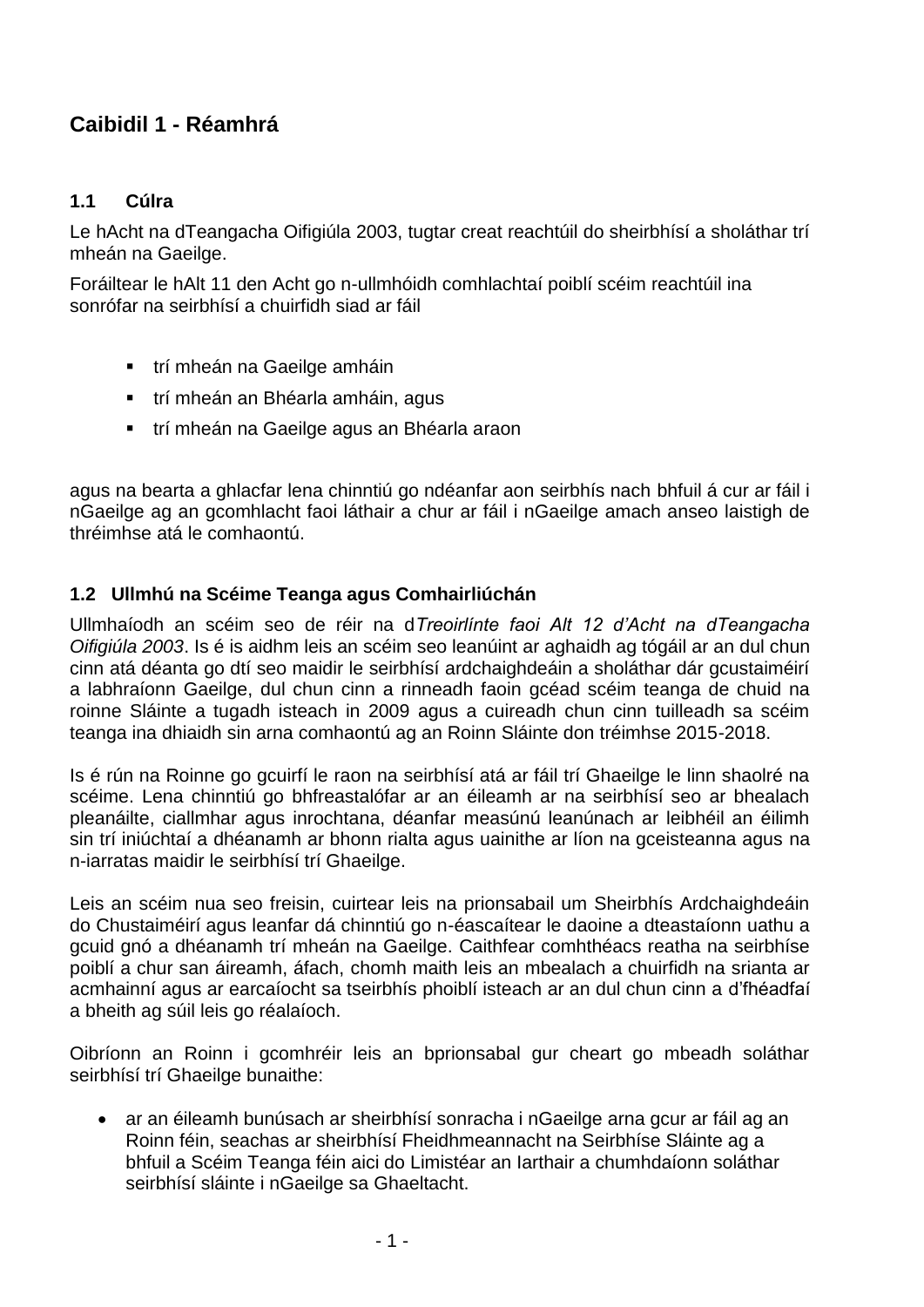- ar an tábhacht a bhaineann le cur chuige gníomhach i leith sholáthar na seirbhísí seo, agus
- ar na hacmhainní, lena n-áirítear acmhainní daonna agus acmhainní airgeadais atá ag teastáil, agus ar chumas na Roinne an inniúlacht teanga iomchuí a fhorbairt nó a rochtain.

D'fhoilsigh an Roinn fógra faoi Alt 15 den Acht ar an 26 Samhain 2020 ag lorg aighneachtaí ó pháirtithe leasmhara maidir le hullmhú na dréachtscéime. Fuarthas 3 aighneacht ar fad agus tá na haighneachtaí sin le feiceáil ar shuíomh gréasáin na Roinne (www.health.gov.ie). Cuireadh na haighneachtaí sin san áireamh agus an scéim á cur le chéile. Ba mhaith leis an Roinn an deis seo a thapú chun buíochas a ghabháil leo siúd a ghlac páirt sa phróiseas as a rannchuidiú luachmhar.

#### **1.3 Ábhar na Scéime**

Leagtar amach sa scéim a mhéid atá seirbhísí ar fáil trí mheán na Gaeilge faoi láthair agus sainaithnítear inti na réimsí a bhféadfaí feabhas a chur orthu amach anseo.

#### **1.4 Dáta Tosaithe na Scéime**

Tá an scéim seo deimhnithe ag an Aire Turasóireachta, Cultúir, Ealaíon, Gaeltachta, Spóirt agus Meán. Tiocfaidh sí i bhfeidhm le héifeacht ó 02 Feabhra 2022 agus beidh sí i bhfeidhm ar feadh thréimhse trí bliana ón dáta sin nó go dtí go mbeidh scéim nua deimhnithe ag an Aire de bhun Alt 15 den Acht, cibé acu is déanaí.

## **Caibidil 2 - Forléargas ar an Roinn Sláinte**

Is é cuspóir foriomlán na seirbhíse sláinte, ina bhfuil príomhról ag an Roinn Sláinte, ná feabhas a chur ar shláinte agus ar fholláine mhuintir na hÉireann trí na bealaí seo a leanas:

- daoine a choinneáil sláintiúil
- an cúram sláinte atá de dhíth ar dhaoine a chur ar fáil dóibh
- seirbhísí ardchaighdeáin a sholáthar
- an luach is fearr gur féidir a bhaint as acmhainní an chórais sláinte

#### **2.1 Ról agus Príomhfheidhmeanna na Roinne**

Is é ról na Roinne Sláinte ceannaireacht straitéiseach a chur ar fáil don tseirbhís sláinte agus cinntiú go gcuirfear beartais an Rialtais don earnáil i ngníomh agus go gcuirfear i bhfeidhm go héifeachtach iad.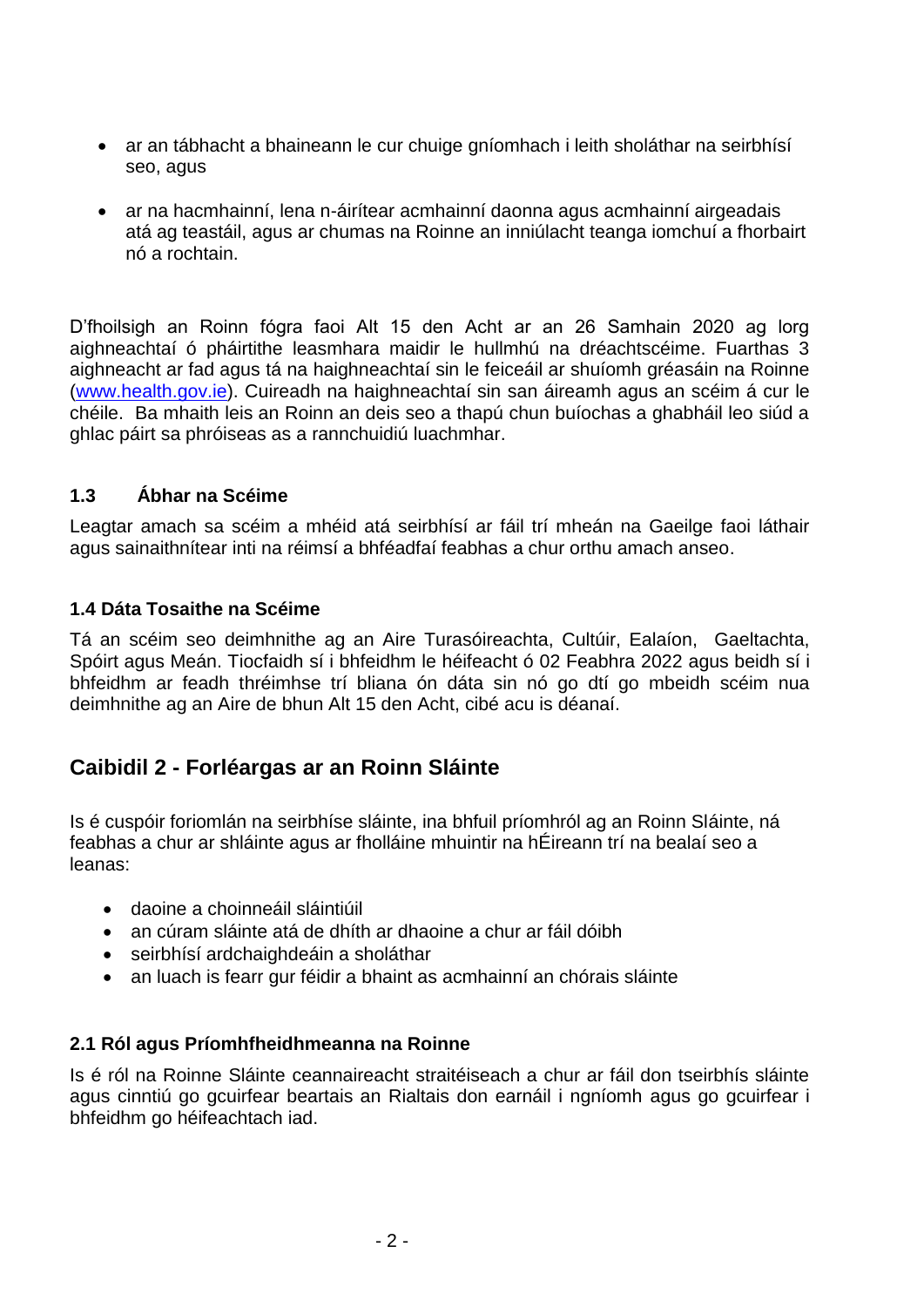Tacaímid leis an Aire agus leis an Aire Stáit agus beartas Rialtais á chur chun feidhme acu agus le linn dóibh na dualgais Rialtais, Pharlaiminte agus Roinne atá orthu a chomhlíonadh.

Is é atá i gceist leis an ról sin ná dul i dteagmháil le húsáideoirí seirbhísí agus le páirtithe leasmhara eile, monatóireacht agus measúnú a dhéanamh ar an tseirbhís sláinte, agus athruithe agus feabhsuithe a stiúradh sa tseirbhís sláinte. Agus an ról seo á chomhlíonadh againn sna trí bliana atá amach romhainn, tabharfaimid aird ar na príomhspriocanna straitéiseacha atá leagtha amach ar leathanach 3. Is iad seo a leanas na bealaí éagsúla a chomhlíonfaimid ár ról:

- Ceannaireacht agus Cumarsáid
- ▶ Rialachas agus Cuntasacht Pholaitiúil
- Measúnú Feidhmíochta agus Bainistíocht Faisnéise
- **EXEC** Athbhreithniú Beartais agus Forbairt
- Reachtaíocht
- Modhanna Trasearnála agus Idirnáisiúnta

#### **2.2 Ráiteas Straitéise 2022-2025**

Sna trí bliana atá amach romhainn, leanfaidh an Roinn Sláinte leis an obair ar fud ár gcúraim leathain chun ár gcroífheidhmeanna a chomhlíonadh. I gcomhthéacs ár gcuid oibre go ginearálta, táthar tar éis roinnt tosaíochtaí straitéiseacha a roghnú ar a ndíreofar ár gcuid oibre comhchoitinne sna trí bliana atá amach romhainn, rud a ligfidh dúinn ár rathúlacht a thomhas.

Is iad seo a leanas Tosaíochtaí Straitéiseacha na Roinne don tréimhse 2022-2025:

- 1. Covid-19 a bhainistiú agus an tsláinte phoiblí a chur chun cinn
- 2. Cúram sa phobal a leathnú agus a chomhtháthú
- 3. Rochtain níos cothroime agus níos tapúla a sholáthar ar chúram sláinte
- 4. Feabhas a chur ar mhaoirsiú & comhpháirtíocht san earnáil
- 5. A bheith oiriúnach don todhchaí mar eagraíocht

Roghnaíodh na tosaíochtaí straitéiseacha seo mar fhreagairt ar shláinte, folláine agus riachtanais chúraim sóisialta mhuintir na hÉireann, agus i gcomhthéacs na mórathruithe, móréileamh agus déimeagrafaic atá ann ar bhonn náisiúnta agus idirnáisiúnta. Roghnaíodh iad trí anailís a dhéanamh ar chúinsí, trí athbhreithniú agus ailíniú a dhéanamh lenár gcomhthéacs straitéiseach go ginearálta, agus trí chomhairliúchán forleathan a dhéanamh lenár bpáirtithe leasmhara. Treisíonn na tosaíochtaí seo na ceangaltais arna leagan amach i gClár an Rialtais agus déanann siad clár oibre Sláintecare a neartú tuilleadh.

Comhlíonann na tosaíochtaí seo na critéir seo a leanas:

Comhlíonfaidh siad gealltanais arna ndéanamh i gClár an Rialtais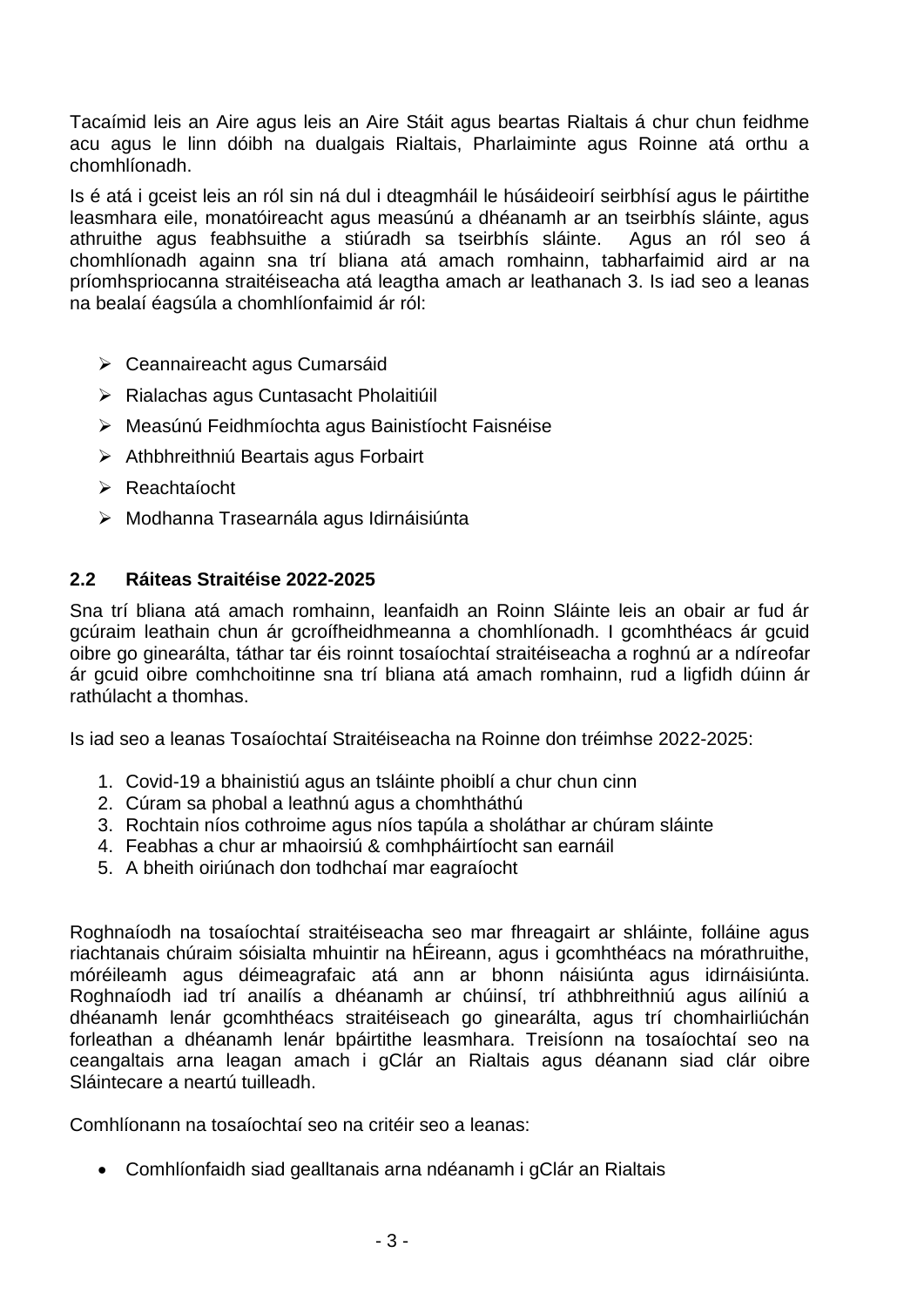- Cuirfidh siad athchóirithe Sláintecare ar aghaidh
- Tá siad riachtanach i gcomhthéacs COVID-19
- Is tosaíochtaí iad a chaithfidh an Roinn Sláinte, ina ról uathúil, freagra a thabhairt orthu agus ceannaireacht a ghlacadh ina dtaobh.

#### **2.3 Clár an Rialtais agus Straitéis 20 Bliain don Ghaeilge, 2010- 2030**

Tá an Roinn ar an eolas faoin ngealltanas i gClár an Rialtais go ndéanfar an Ghaeilge a chothú agus a fhorbairt, ag tabhairt aitheantais ar an nGaeilge mar chéad teanga an Stáit, mar theanga bheo agus mar chuid ríthábhachtach d'oidhreacht an oileáin seo. Tá an Roinn tiomanta freisin do thacaíocht a thabhairt don chur chuige uileghníomhaireachta maidir leis an Ghaeilge a chosaint agus a chur chun cinn mar a leagtar amach i Straitéis 20 Bliain don Ghaeilge, 2010-2030.

#### **Caibidil 3 - Feabhas a chur ar na Seirbhísí atá le cur ar fáil go dátheangach**

Tá rún daingean ag an Roinn a chinntiú go n-éascaítear, a mhéid is féidir, custaiméirí ar mian leo a gcuid gnó a dhéanamh trí mheán na Gaeilge. Leagtar amach sa chaibidil seo na bearta a ghlacfaidh an Roinn thar shaolré an tríú scéim seo d'fhonn cur leis an dul chun cinn a rinneadh ar sheirbhísí dátheangacha a fhorbairt thar thréimhse an dá scéim teanga roimhe sin.

#### **3.1 Óráidí agus Preaseisiúintí**

Leanfar ar aghaidh le hóráidí nó le ráitis, lena n-áireofar óráidí agus ráitis arna ndéanamh ag Airí i dTithe an Oireachtais, nó óráidí ag feidhmeannaigh shinsearacha, a chur ar fáil sa teanga inar soláthraíodh iad. Cuirfear beannachtaí Gaeilge ag tús agus ag deireadh gach óráide, fiú más i mBéarla atá an chuid eile den óráid. Is óráidí Gaeilge amháin a thabharfar sa Ghaeltacht agus i leith saincheisteanna a bhaineann leis an nGaeltacht.

Foilseoidh an Roinn **gach preaseisiúint** i nGaeilge agus i mBéarla ar a suíomh Gréasáin. Táimid tiomanta do phreaseisiúintí a fhoilsiú go comhuaineach i nGaeilge agus i mBéarla, chomh fada agus is féidir.

#### **3.2 Cuntas meán sóisialta**

Geallann an Roinn an méid cumarsáide a chuirtear amach go comhuaineach i nGaeilge a mhéadú go 5% den ábhar foriomlán a phostáiltear ar a cuntas meán sóisialta oifigiúil @roinnslainte, roimh dheireadh 2022, go speisialta maidir le teachtaireachtaí tábhachtacha maidir le sláinte phoiblí. Geallann an Roinn an méid seo a mhéadú go 10%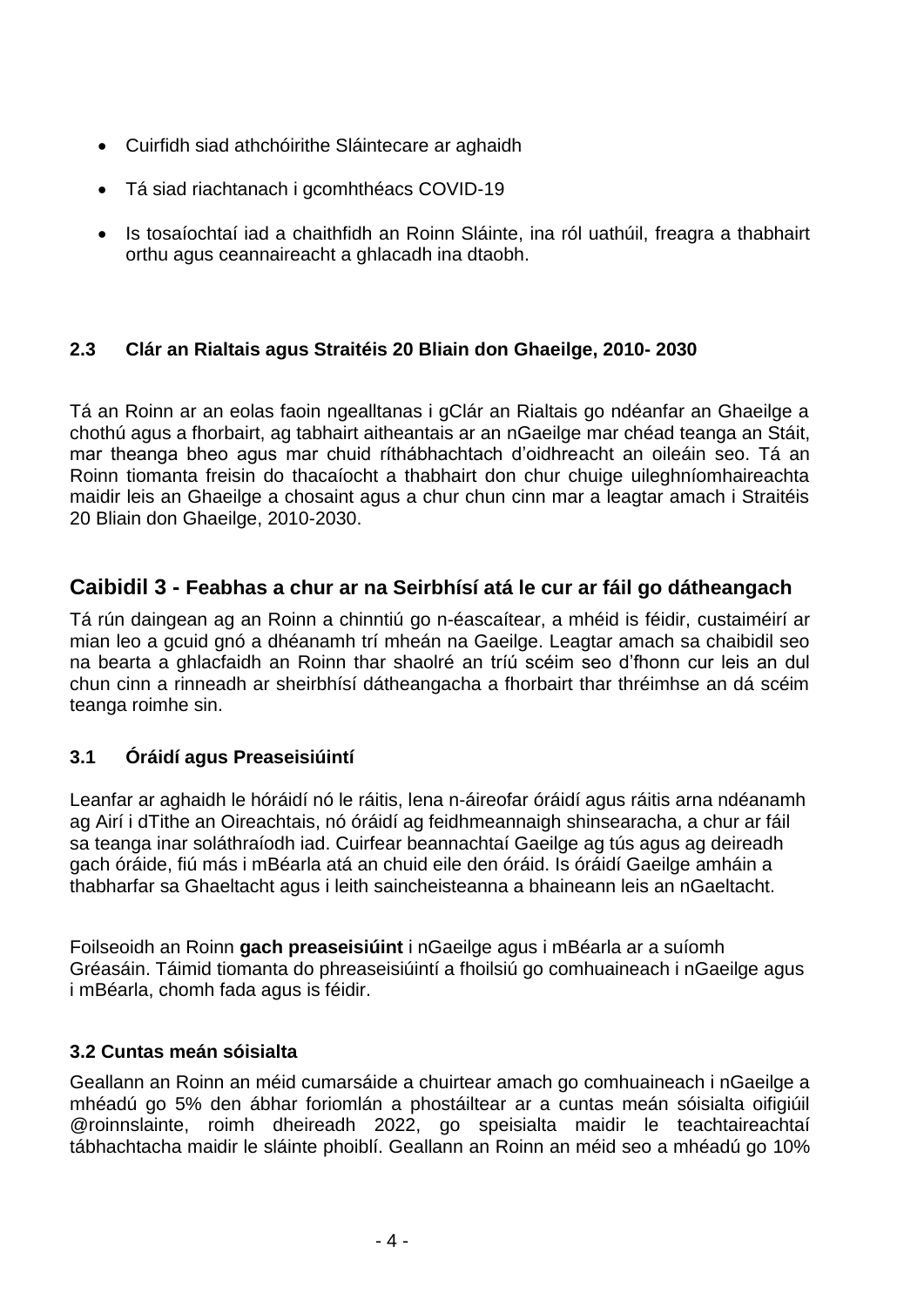den ábhar foriomlán a phostáiltear ar a cuntas meán sóisialta oifigiúil @roinnslainte, roimh dheireadh 2023.

#### **3.3 Suíomh Gréasáin**

Mar chuid den fhorbairt leanúnach atá á déanamh ar shuíomh gréasáin na Roinne, coimeádfar an ráiteas *'Cuirfear fáilte roimh chomhfhreagras i nGaeilge'* ar an suíomh gréasáin agus leanfaimid ar aghaidh leis an **ábhar statach** ar fad a chur ar fáil i nGaeilge agus i mBéarla araon.

Cinnteoidh an Roinn gur leathanaigh dhátheangacha a bheidh sna leathanaigh ghréasáin iomchuí go léir atá ar fáil ar phríomhstruchtúr an tsuímh gréasáin www.health.gov.ie; ní gá go n-áireofar leis sin doiciméid nó suíomhanna gréasáin eile atá nasctha leis na leathanaigh seo (Ní iomchuí i gcásanna áirithe leathanach Gaeilge a chur ar fáil, mar shampla, i gcás óráidí, preaseisiúintí, nó scéimeanna a bhaineann go sonrach le grúpa áirithe custaiméirí). I gcás go gcuirtear leagan Gaeilge de bhileoga eolais, bróisiúir agus foilseacháin chorparáideacha ar fáil go comhuaineach, cuirfear ar fáil iad ar shuíomh gréasáin na Roinne; i gcás nach gcuirtear an dá leagan ar fáil go comhuaineach, áfach, foilseoidh an Roinn an dá leagan a luaithe is a bheidh siad ar fáil.

Cuirfear ar fáil go dátheangach ábhar statach suíomhanna gréasáin phoiblí ar bith a bheidh á bhainistiú go díreach ag an Roinn le linn shaolré na scéime seo.

De réir na Roinne, is éard atá i gceist le 'ábhar statach' ná na gnéithe dianseasmhacha seo a leanas den suíomh gréasáin:

- Gnéithe creatlacha den leathanach baile
- Gnéithe creatlacha de na leathanaigh lamairne
- Teidil chreasa
- Brandáil an tsuímh gréasáin

Baineann an gealltanas seo le suíomhanna gréasáin agus ábhar poiblí arna mbainistiú go díreach ag an Roinn - ní dhéantar an gealltanas seo thar ceann suíomhanna gréasáin arna mbainistiú ag gníomhaireachtaí faoi choimirce na Roinne, nó suíomhanna gréasáin arna maoiniú go hiomlán nó i bpáirt ag an Roinn.

#### **3.4 Comhfhreagras**

De réir alt 9(2) den Acht, leanfaidh an Roinn ar aghaidh lena chinntiú go bhfreagrófar comhfhreagras uile, lena n-áirítear ríomhphoist, sa teanga chéanna agus a scríobhtar an comhfhreagras bunaidh.

#### **3.5 Ríomhphost**

- Tá fógra séanta dátheangach á cur le ríomhphoist amach faoi láthair, agus tagann an leagan Gaeilge roimh an leagan Béarla.
- Tá seoladh Gaeilge agus seoladh Béarla na deisce um sheirbhísí do chustaiméirí sa Roinn nasctha: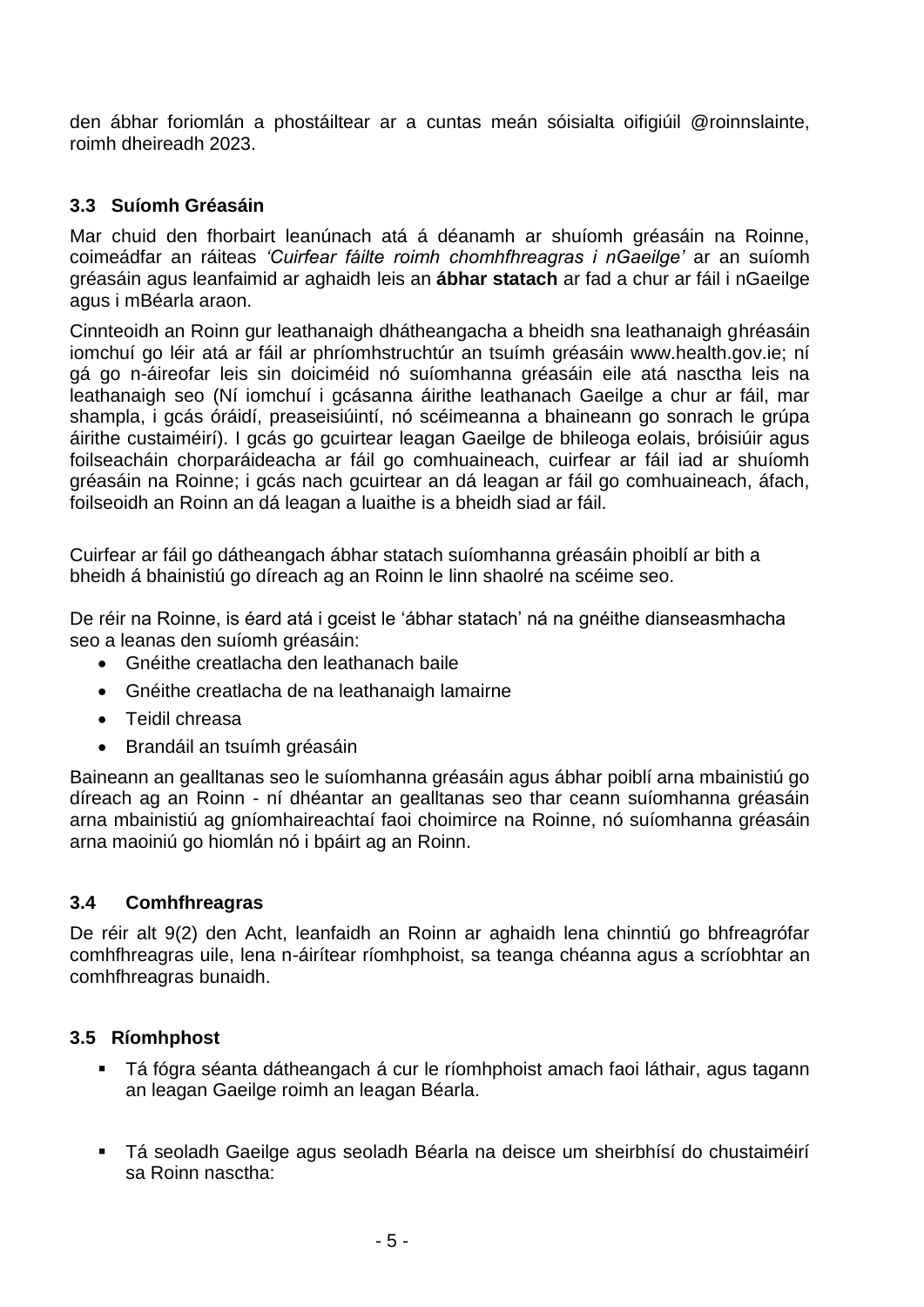#### – eolas@health.gov.ie agus customerservices@health.gov.ie

 Geallann an Roinn teachtaireachtaí ríomhphoist "as oifig" a chur ar fáil i nGaeilge. agus i mBéarla ionas gur féidir le húsáideoirí uile iad a úsáid.

#### **3.6 Stáiseanóireacht**

Tá *'Cuirfear fáilte roimh chomhfhreagras i nGaeilge'* le feiceáil i stáiseanóireacht oifigiúil na Príomhroinne, an Ard-Rúnaí, an Phríomh-Oifigigh Mhíochaine, an Aire agus an Aire Stáit. Leanfaidh an Roinn ar aghaidh leis an ráiteas sin a chur i bhfeidhm ar aon stáiseanóireacht nua.

#### **3.7 Bileoga Faisnéise/Foirmeacha Iarratais agus Doiciméid eile**

Ní dhéileálann an Roinn le haon iarratais ar sheirbhísí ón bpobal. Is iad Feidhmeannacht na Seirbhíse Sláinte agus comhlachtaí iomchuí eile a phléann le hiarratais ar sheirbhísí. Dá bhrí sin, is annamh a bhíonn Leabhráin Faisnéise agus Foirmeacha Iarratais ina ngné d'obair na Roinne. Leanfar ar aghaidh le bileoga faisnéise nua a chur ar fáil i nGaeilge agus i mBéarla, áfach.

Ar aon dul le forálacha ábhartha d'Acht na dTeangacha Oifigiúla, foilseofar i nGaeilge agus i mBéarla Ráiteas Straitéise, Tuarascálacha Bliantúla **go léir** agus doiciméad ar bith de chuid na Roinne ina leagtar amach tograí maidir le beartas poiblí.

#### **3.8 Fáiltiú/Aonad na Seirbhísí Corparáideacha**

Tá fáilteoirí agus baill foirne an Aonaid um Sheirbhísí do Chustaiméirí ina gcéad phointí teagmhála na Roinne leis an bpobal mór. Is é beartas na Roinne Sláinte a chinntiú go mbeidh cleachtas caighdeánach na Seirbhíse Ardchaighdeáin do Chustaiméirí (QCS) i bhfeidhm sa réimse seo ionas go dtarlóidh an méid seo a leanas tráth thosach feidhme na tríú Scéime seo:

- Tabharfaidh baill foirne na Deisce Fáiltithe agus an Aonaid um Sheirbhísí do Chustaiméirí ainm Gaeilge agus ainm Béarla an chomhlachta phoiblí seo.
- Beidh na beannachtaí bunúsacha Gaeilge ar a laghad ar eolas acu;
- Beidh socruithe oiriúnacha i bhfeidhm a fhágfaidh go mbeidh siad in ann, nuair is féidir é, daoine den phobal a chur i dteagmháil, gan mhoill, leis an oifig nó leis an oifigeach atá freagrach as an tseirbhís atá á hiarraidh i nGaeilge.

Geallann an Roinn go bhforbródh sí doiciméad ina gcuimseofar frásaí coitianta agus go gcuirfidh sí an doiciméad sin ar fáil don fhoireann ar fad, go háirithe lena úsáid ag na baill foirne thuasluaite sa chéad bhliain den scéim.

#### **3.9 Cumarsáid ar an Teileafóin**

Comhlíonfaidh fógraí réamhthaifeadta teileafóin forálacha na rialachán arna ndéanamh ag an Aire Ealaíon, Oidhreachta agus Gaeltachta faoi alt 9(1) d'Acht na dTeangacha Oifigiúla 2003.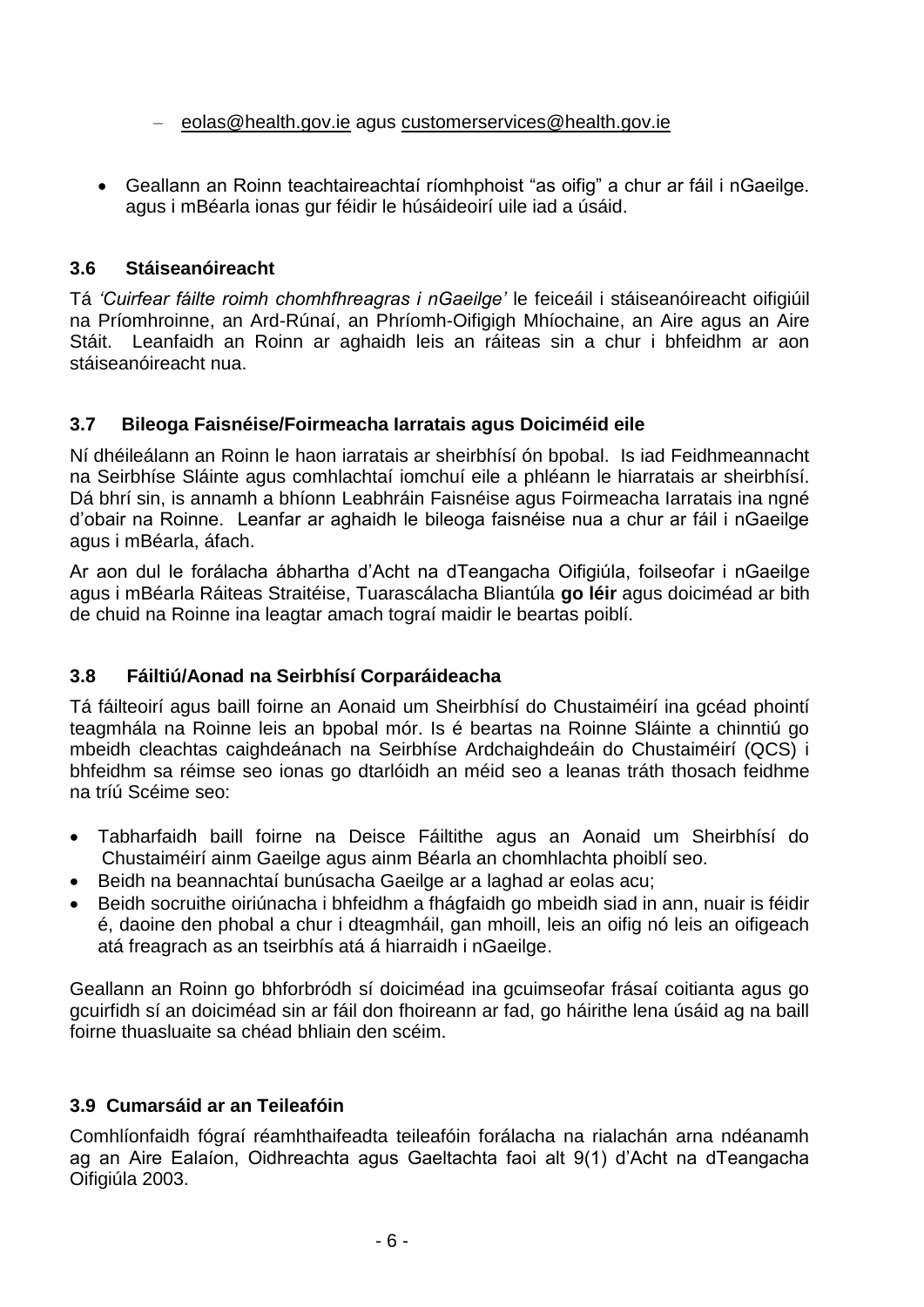#### **3.10 Feasacht ar an nGaeilge agus Oiliúint & Forbairt**

Mar chuid dá hOiliúint Ionduchtúcháin, cuirfidh an Roinn feasacht ar an nGaeilge san áireamh ina Paca Tionscnaimh d'fhostaithe nua chun a chinntiú go dtuigeann gach ball foirne nua na dualgais atá air/uirthi i leith seirbhísí dátheangacha faoi Acht na dTeangacha Oifigiúla 2003.

Eiseofar fógraí oifige uair sa bhliain chun na dualgais dhlíthiúla atá ar gach ball foirne faoi Acht na dTeangacha Oifigiúla 2003 a mheabhrú dóibh.

Baill foirne a bhfuil cumas acu agus atá sásta déileáil le custaiméirí nó le cliaint trí mheán na Gaeilge, tá siad ainmnithe ar inlíon inmheánach na Roinne, HealthNet.

Leanfaidh an Roinn leis an rún leanúnach atá aici oiliúint agus forbairt chuí a chur ar fáil do gach ball foirne, lena n-áireofar oiliúint teanga nuair is cuí, ar mhaithe le lánchumas na mball foirne sin a fhorbairt le linn a ngairmeacha sa Roinn seo.

#### **Caibidil 4 - Monatóireacht agus Athbhreithniú**

Ag tosú ag deireadh na chéad bhliana d'fheidhmiú na scéime seo, tabharfar faoi athbhreithnithe bliantúla agus aird ar leith á tabhairt ar dhul chun cinn gach ceann de na ceangaltais arna ndéanamh i gCaibidil 3 den scéim seo.

Déanfaidh Oifig na nOibríochtaí Corparáideacha monatóireacht agus athbhreithniú ar chur chun feidhme na scéime ar bhonn rialta. Is é an tOifigeach Gaeilge atá bunaithe in Oifig na nOibríochtaí Corparáideacha teagmhálaí na scéime.

Is í an ardbhainistíocht laistigh den Roinn atá freagrach as gealltanais na scéime a chur i bhfeidhm ar fud réimsí uile na Roinne.

## **Caibidil 5 - Inniúlacht sa Ghaeilge**

Ag féachaint do bheartas an Rialtais maidir le soláthar feabhsaithe seirbhísí i nGaeilge, tá an Roinn tar éis roinnt post a shainaithint le cúpla bliain anuas dá bhfuil inniúlacht sa Ghaeilge ina riachtanas agus táthar tar éis foireann a bhfuil Gaeilge acu a earcú agus a cheapadh sna poist seo. Is riachtanach go mbeidh an tOifigeach Gaeilge don Roinn líofa sa Ghaeilge, chomh maith le Gaeilgeoirí inniúla a bheith fostaithe in aonaid éagsúla ar fud na Roinne. Déantar cinnte go gcuirtear oifigigh a bhfuil líofacht sa Ghaeilge acu ag obair in aonaid ina mbeidh a leithéid ag teastáil agus beidh rannpháirtíocht phoiblí ina gné ghníomhach, e.g. preas agus cumarsáid, fáiltiú, Oifigí an Aire, Comhordú an Oireachtais, Oifig na nOibríochtaí Corparáideacha, etc. d'fhonn cainteoir líofa amháin ar a laghad a fhostú i ngach aonad amach anseo. Anuas air sin, déanfar gach iarracht an líon foirne sa Roinn atá inniúil sa Ghaeilge a choinneáil nó a mhéadú, más gá, le linn thréimhse na scéime seo, go príomha trí shainchomórtais arna reáchtáil ag an tSeirbhís